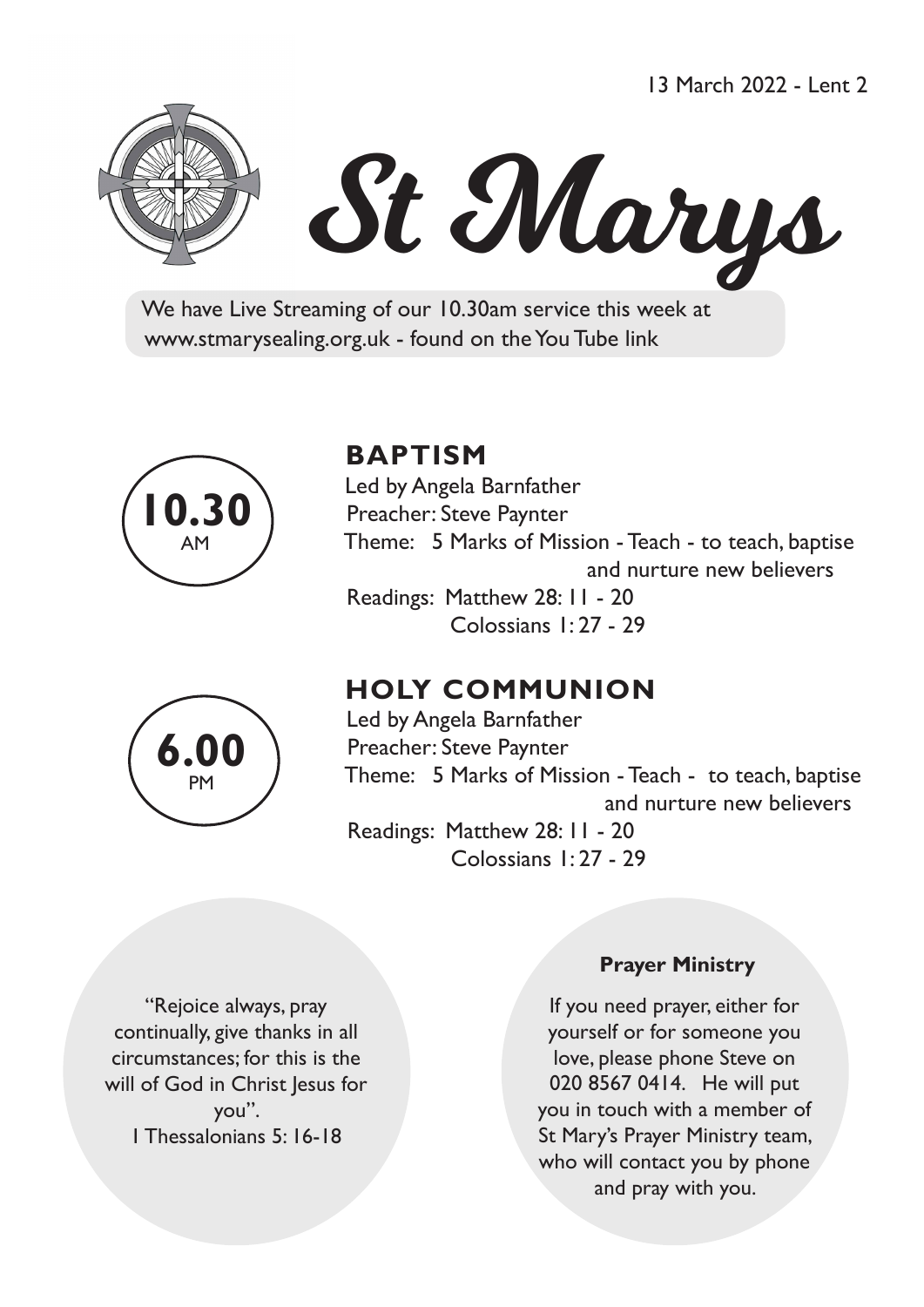# **St Marys Lent Course 2022 - Say Yes To Life - Ruth Valerio**

### **Wednesday evenings 7.45 - 9.30pm in the Polygon.**

| 16th March | Let the waters be separated,              |
|------------|-------------------------------------------|
| 23rd March | Let the land produce vegetation           |
| 30th March | Let there be lights in the sky            |
| 6th April  | Let the waters teem with living creatures |
| 13th April | Let us make humankind in our image        |

On **Monday 28th March between 1-3pm,** if all goes to plan, St. Mary's will be opening the first session of the **South Ealing Community Food Cupboard (SECFC)** in the old vestry and flower room, access from outside. The SEC Food Cupboard is being set up to reduce waste. Volunteers receive or collect surplus food from the supermarkets that would otherwise go to landfill (e.g. via Felix Project) and makes it available to anyone and everyone from the local area. The SEC Food Cupboard is available to all – it's aim is purely to reduce waste and associated carbon emissions and everyone can help with that. Always Free! Do support this project by coming and taking away good quality free food. Steve.

The **Thanksgiving Service for Ian Goldsmid** will take place on Friday **April 1st at 2pm** in St. Mary's Church followed by tea in the Polygon. Everyone is welcome. Christine would appreciate some help with the tea following the service. People have offered to make cakes but she needs people to serve tea and coffee and set out the tables and chairs, and food, and wash up afterwards. Any offers please contact Chris.

# **ELECTORAL ROLL/APCM**

The electoral roll is being updated ready for the Annual Parochial Church Meeting on Sunday 22 May. If you are already on it you do not need to apply again. If you have never been on it, are over 16 and baptised, live in the parish of St Mary's or if you don't live in the parish you have been attending for over six months, please consider going on it. It is your way of saying 'This is my church'.

There are forms at the back of the church. If you would like one sent electronically please contact the church office. Please take time to complete one.

Jean Barclay is the electoral roll officer for St Mary's, please speak to her if you would like more information or clarification on completing the form.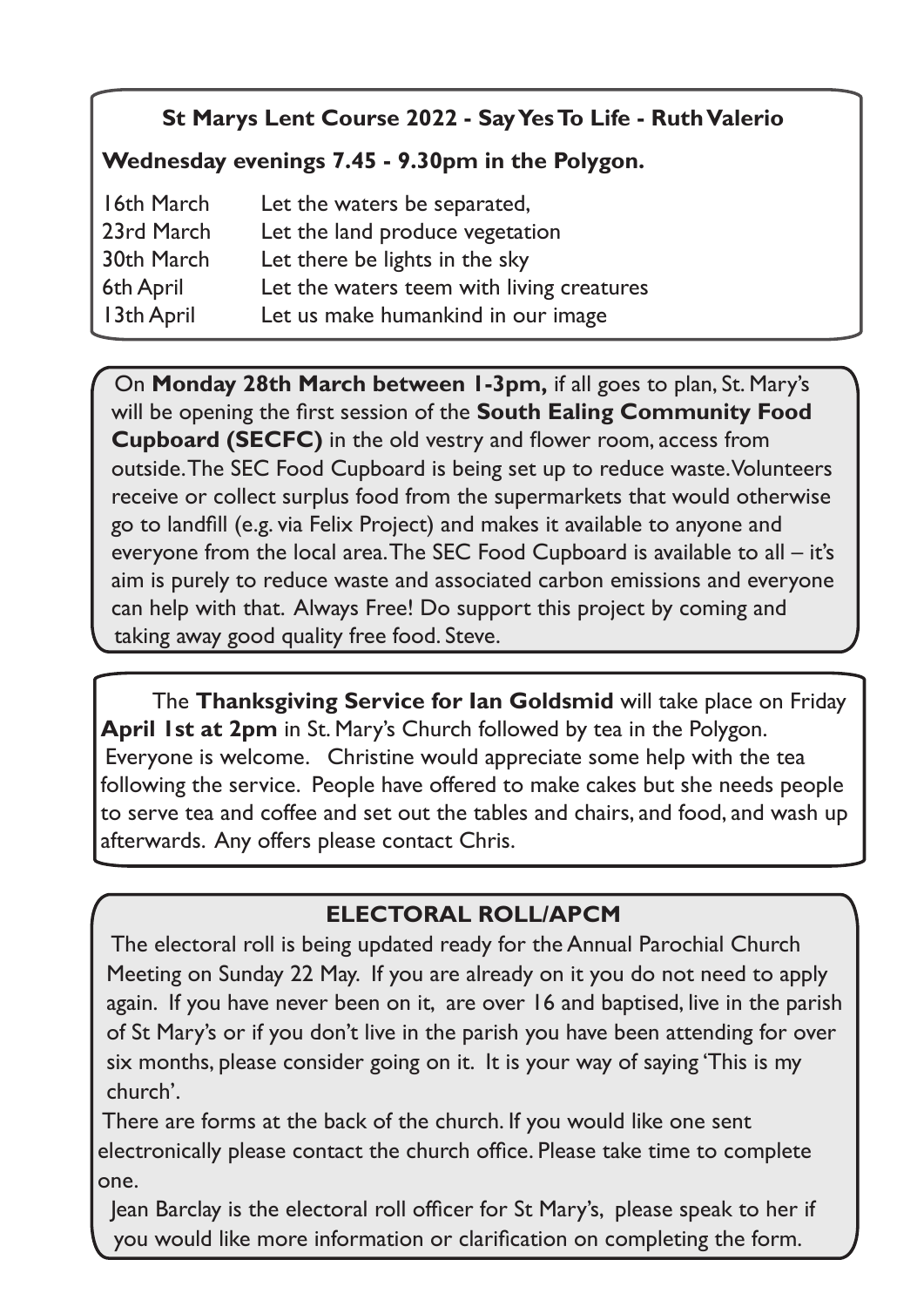# **COVID**

It is now **no longer mandatory to** wear face masks in church, although of course you may continue to do so if you wish.

The gallery is open at our morning services for anyone who would like to sit with more space around them.

We still enter the church through the Polygon doors. This gives us more space to socially distance, and allow vulnerable people to feel safe to come and worship in person. It also keeps the church warmer with the front doors closed.

**Please, if you have tested positive for Covid or have any signs of a new cough, sore throat or cold, stay at home.** 

Our sermon series in Lent are based on the Five Marks of Anglican Mission:

**TELL -** to proclaim the good news of the Kingdom **TEACH -** to teach, baptise and nurture new believers **TEND -** to respond to human need by loving service **TRANSFORM -** to challenge unjust structures of society

**TREASURE -** to safeguard the integrity of creation and renew the life of the earth

**Ealing Transition**: Join us at **St. Mary's on 20th March 2022 at 7.30pm**  for a screening and discussion of "Breaking Boundaries", a film featuring Swedish Scientist Johan Rockstrom and David Attenborough. Johan Rockstrom has spent a lifetime looking at our planetary system, asking himself what has made it stable enough to support humanity's rapid development over the past 10000 years, and what it means now that humanity has left this zone of stability behind. This is an evocative and poignant look at humanity's impact on our planet, and what we need to change to ensure a liveable future for ourselves. The film lasts just over an hour and there will be a time for refreshments and discussion afterwards. Steve.

# **PLEASE PRAY OR GIVE THANKS FOR …**

- all those ill in body or spirit, lonely, depressed or recently bereaved.
- Viv, husband of Hazel Neaverson, in Hammersmith hospital. His heart operation for Wednesday was cancelled and is now due tomorrow (Monday). Please pray that it takes place and is successful.
- for all the people in UK who have relatives in Ukraine who are sheltering from the bombings and invasion and those fleeing to other countries for safety.
- Micah, Malachi and Violet being baptised here today, also for their parents and godparents.